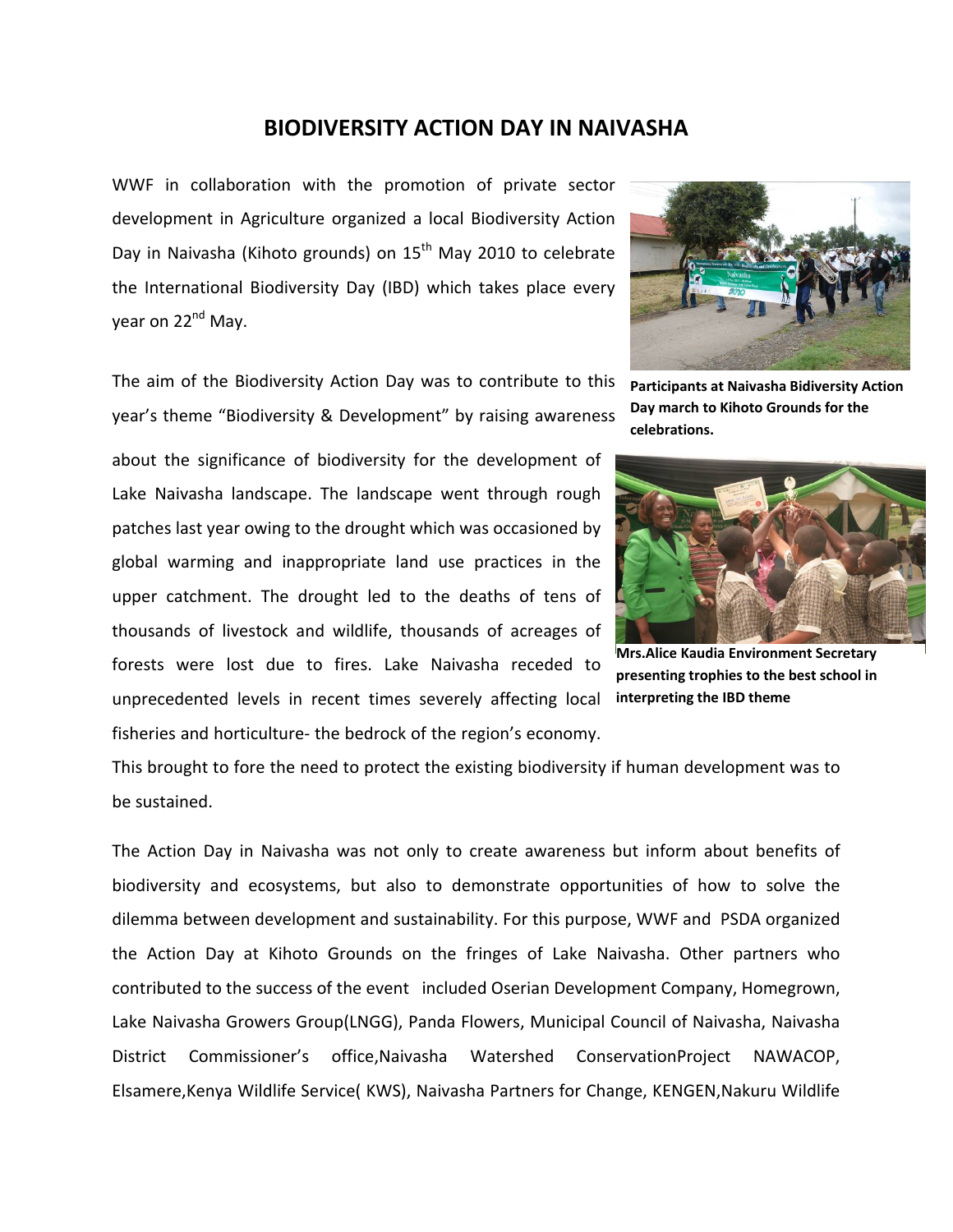Conservancy( NWC),Lake Naivasha Riparian Association( LNRA), Naivash District Schools Patron Environmental Network(NADSPEN), National Environmental Authority(NEMA ) and Naivasha Partners for Change.

Over 400 people attended the event which was presided over by Alice Kaudia‐ the Environment Secretary in the Ministry of Environment & Mineral Resources.Following powerful messages on the importance of biodiversity the Guest of Honour and Environmental Groups the Environment Secretary led the participants to a tree planting exercise at a nearby school.

Prior to the event, a group of 10 students selected from various schools in the landscape undertook a 4 days analysis of the landscapes ecosystem and how it contributes to human development.

**Group activities to create awareness and exchange experiences were conducted:**

# *Group 1: Effects of Human Activities on Biodiversity in the Upper Catchment of L. Naivasha*

This study was conducted to establish the impacts of human activities on biodiversity of the Upper Catchment of Lake Naivasha. Decline in species diversity was noted. There was high BioDiversity loss due to human influence, land ownership and lack of regulation on land use, more diversity occurred on the remaining natural habitats as compared to the human created systems.

Environment education should be enhanced to promote biodiversity conservation. Programs that will promote recovery & conservation of biodiversity should be initiated.

#### *Animal & Bird Species:*

At the lake edge, the birds that were identified utilizing the lake edge vegetation included: Egyptian ducks, king fishers, cormorants, sea gulls, fish eagles, swifts. Hippos were also spotted. Within the riparian zone, the main wild animals were: buffalos, zebras, giraffes, gazelles, vervet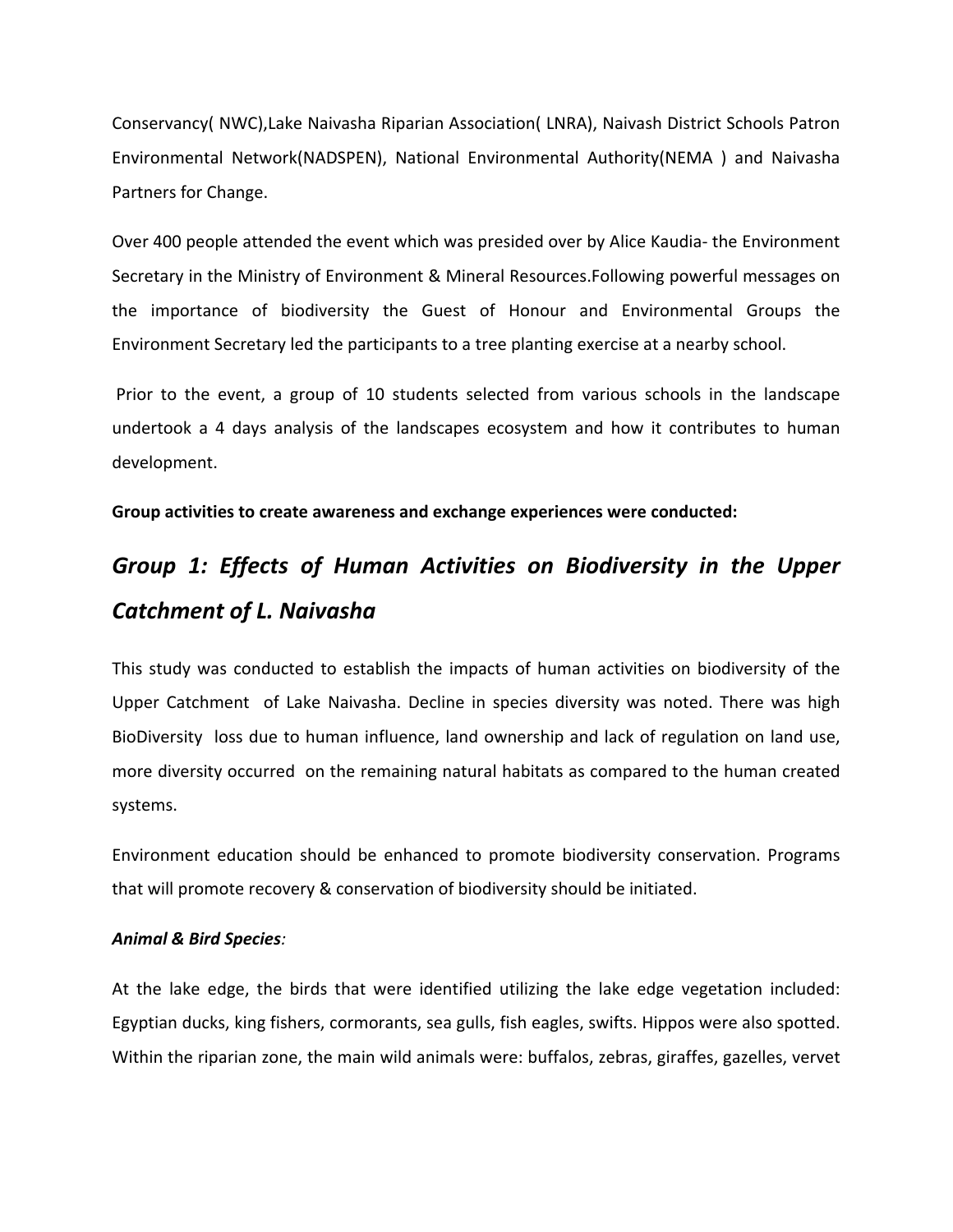monkeys, antelopes. Within the grassland, shrubs and bushes zone, only zebras, antelopes, dik dik, hares, squirrels were encountered.

#### **Plant Species distribution along the study transect:**

At the Plateau Zone, the bushes included: *leonotis nephtifolia* & *sloanum incanum.* In Kinangop Plateau, the main tree species in this forest block included indigenous species such as dobea and ceda.

The stability of the ecological zones was affected by human activities such as agriculture, livestock farming, settlement & quarrying. Areas with human activities exotic plants species occurred. The dominant species observed were: the black wattle tree, croton, graveria, eucalyptus & Cyprus. Biodiversity was found to be used for food, medical use, timber, firewood and aesthetic value.

## *Group 2 Activities‐ The Shrinking Home*

#### **Study report of the Lake Naivasha Ecosystem Biodiversity:**

Lake Naivasha is a ramsar site with freshwater rich in biodiversity. The lake is situated on a high altitude of about 1890m above sea level. It has 3 inlets: Rivers Malewa, Karati and Gilgil and an underground outlet. The lake covers approximately an area of 145 square kilometers with a depth of 8‐9m. It's a habitat to various plants & animals also support small & large scale economic activities, chief of which is horticulture.

The lake is also a famous bird watching paradise with over 350 different bird species. Apart from the main lake, there are other 3 more chemically distinct basins within the ecosystem, slightly alkaline Olioden lake, deeper fresh Crater Lake & Cresent Island lagoon, which formally was one lake as recent as 1982. Due to climate change & increase in human population leading to increased activities such as developments.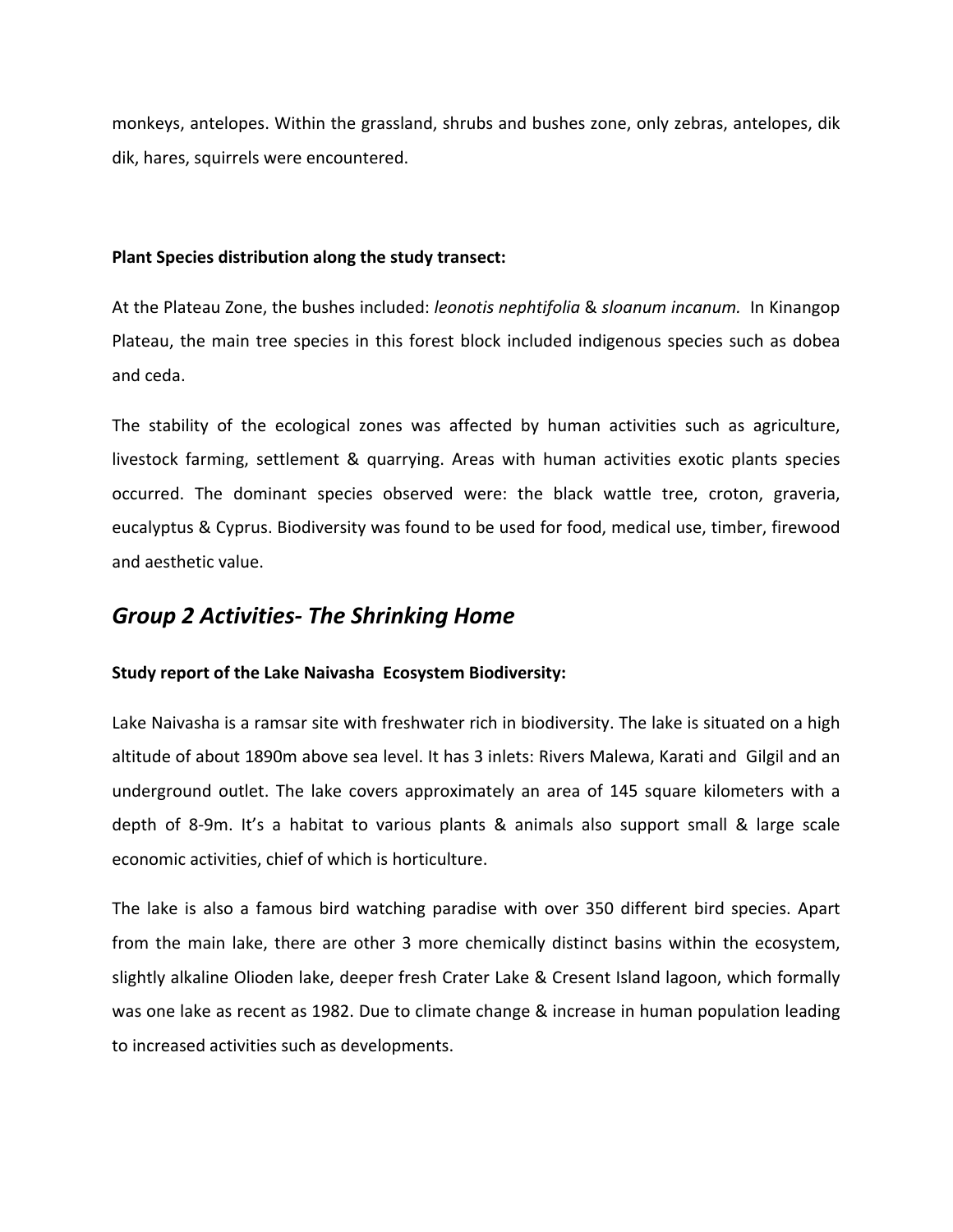

**Photo showing interruption of natural ecosystems by human settlement**

**Human development within the remnant forest blocks in Kinangop Plateau**

The aim of this group was to identify & recognize the

importance of plant & animal species in different eco-zones, within the lake ecosysytem.

## **Discussion and Conclusion**

- 1. There was low wild animal diversity along the transect from the riparian zone to the plateau. This is mainly because of the invasion by human beings and land privatization. The remnant forests blocks were within private properties.
- 2. Natural ecological zones have shrunk in size due to land conversion from natural vegetation to agriculture and settlement.

This has resulted to modification of the indigenous species to the exotic species.

- 3. There is increasing settlement and development in the upper catchment. This was noted from the quarrying, activities construction and clearing of vegetation. There was also human settlement and cultivation very close to the river banks. The color of the water was also reddish brown which was attributed to silt load in the water. Cultivation on high gradient land was also observed. This poses a major threat to biodiversity of the area.
- 4. There are a lot of interventions by NGOs such as the WWF, LNRA, NAWACOMP and Government institutions such which need to be enhance to ensure that the biodiversity of the areas areas is the preserved. Other interventions recommended include:
	- a.Eforcement fo exixsting laws
	- b.Promotion of community awareness
	- c.Promotion of alternative livelihoods
	- d.Initiate agro‐forestry & Aforestation programs
	- e.Promote programs such as the payment for ecosystem services to help preserve the remaining forest blocks.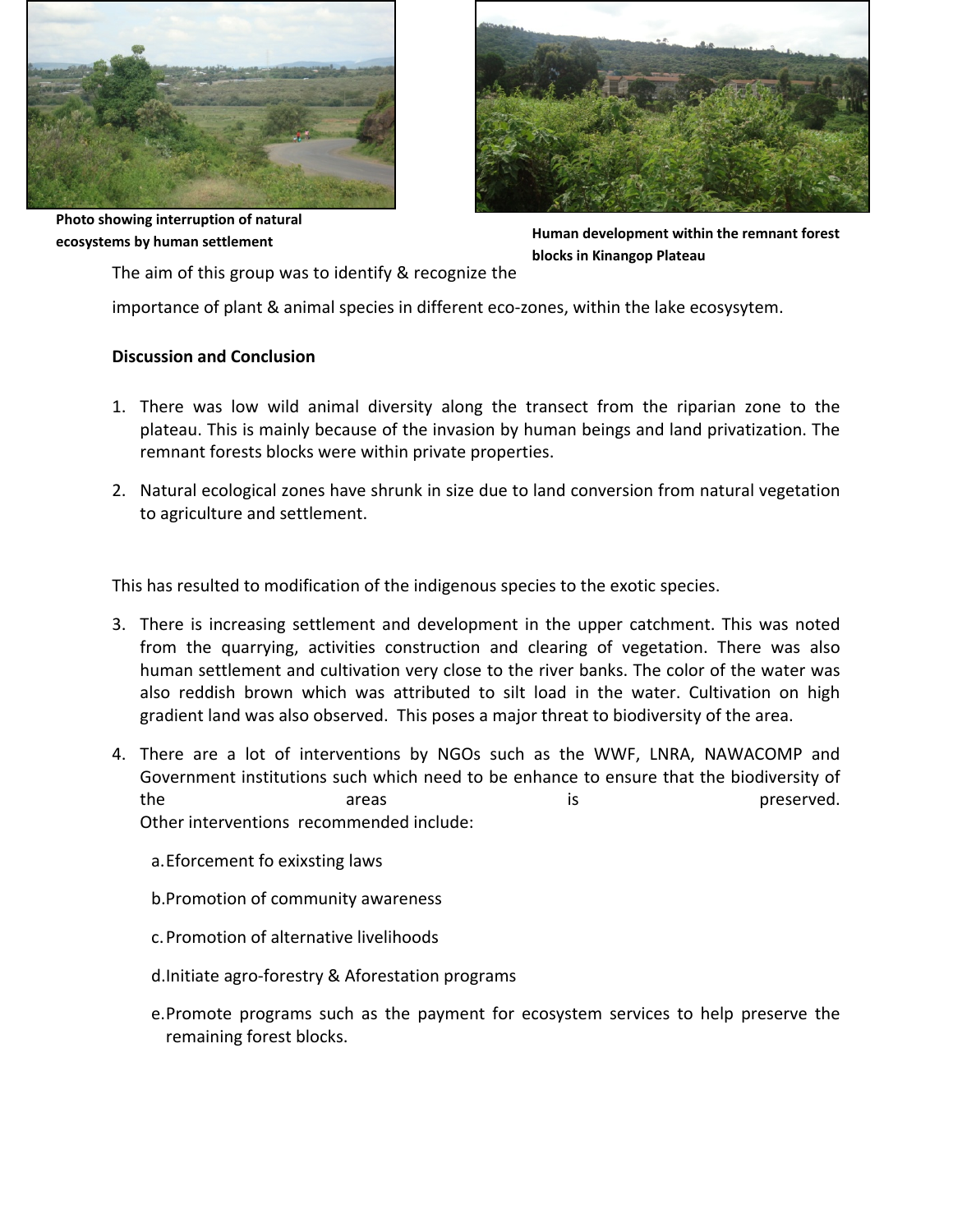

**The Main Lake (Riparian, Littoral and Pelagic zones) from up – bottom**



Lake Naivasha ecosystem studied was the Main lake has freshwater and Oloidien which is slightly alkaline. The composition of these ecosystems determines the biological diversity in within each eco-zones as shown below:

#### **a) Riparian Zone**

The riparian zone had a high density of numerous plant and animal species as compared to the rest of the zones. The dominant plant species were Kikuyu grass, Acacia xanthophloea, mature papyrus, stinging nettle, tendrils which form the undergrowth. The predominant species were mushroom, lichens, mosses and other introduced species; the palm trees, while in Lake Oloidien the dominant plant species were the thick and stout *cyperus latifolia (papyrus spp.),* due to their high tolerance to salts since the lake is slightly alkaline.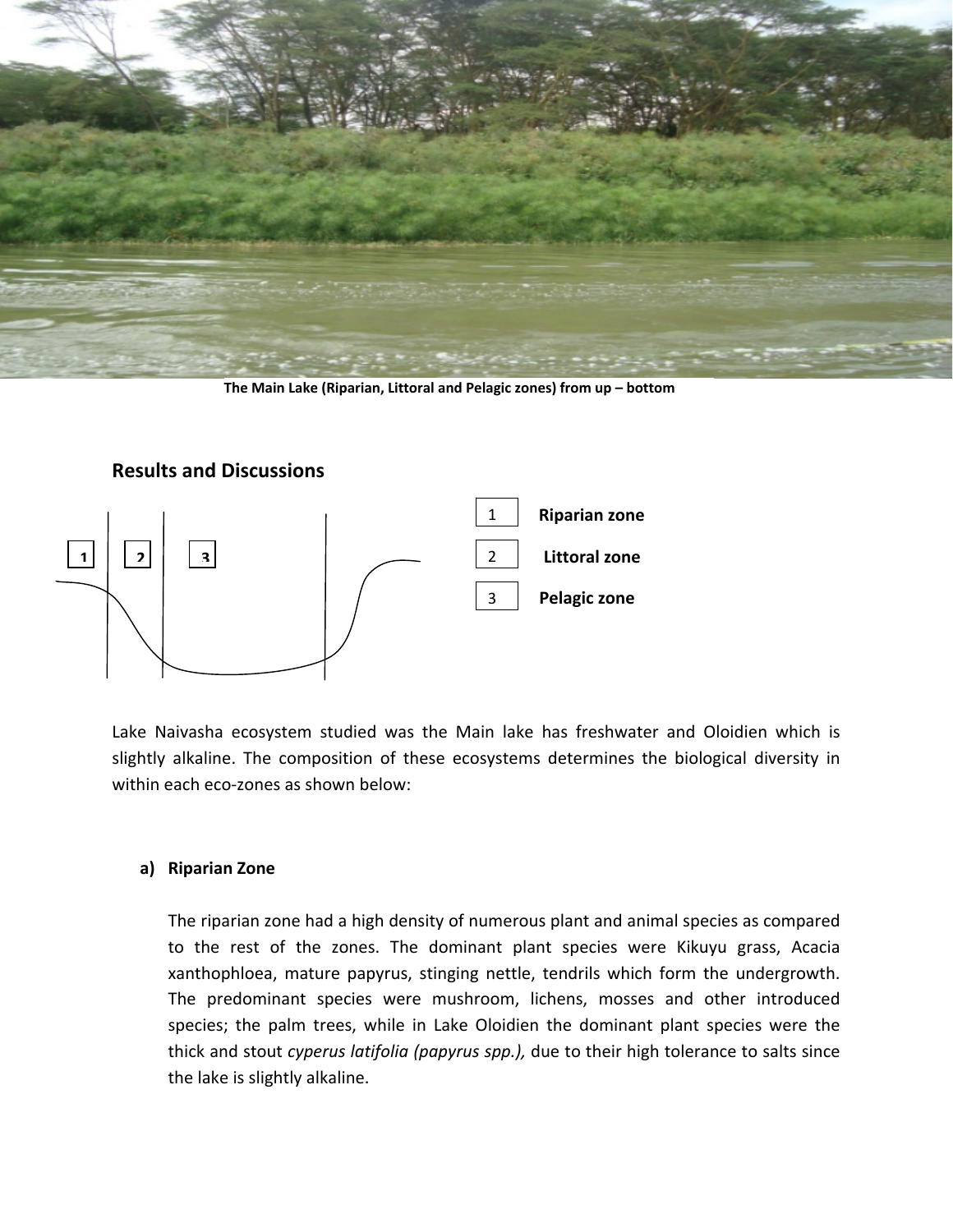There are various animals observed at the riparian zone; in the main lake the most dominant were species were the insects (beautiful butterflies, safari ants, crabs, spider, millipedes and centipedes) and Birds species (Great crested grebe a threatened species, African fish eagles, cormorant, kingfisher, seagull, pelicans, Macco duck and saddle‐ billed stork). The most common mammals comprise of Colobus moneys, baboons, vervets, hippos at night, Zebras and Giraffe) the reason behind their dominance is that, the riparian zones habours a diverse large number of plants that provide food to grazers and browsers and nesting sites for birds. Other animals such as the Reptiles (snakes) were not spotted but are said to be commonly found in large numbers (*KWS information pamphlets for Lake Naivasha*).

In Lake Oloidien the dominant animal species within the riparian zone was the cormorants nesting on Acacia ps. fever trees, as it provides a suitable habitat with available food. Insects were also found in large numbers such as the butterflies.

#### **b) Littoral zone**

The dominant plants at the littoral zone were the sedges comprising regenerating *cyperus papyrus*, *typha, cyperus latifolia,* followed by the spirulina (*a microphyte*), water lilies (*Nymphae*) and stinging nettle. The zone provides a favourable condition because of its shallowness, marshy with a high level of nutrients. It was concluded that the dominant species had a high productivity stability levels. The dominant plant species are tolerant to the conditions such as velocity of the flood water flowing into the lake. Other plants species that were predominant have low tolerance to the prevailing conditions including influence man and the animals in habiting or breeding within the littoral zone.

The animals found within the littoral zone were the Zooplanktons (as observed in the microscope), hippos *(hippotamus amphibious)*, birds such as the Greater and Lesser flamingo, cormorants, kingfisher, seagull, pelicans), fish fingerlings (*Common carp a bottom feeder, tilapia zillii, Black bass, Barbus amphigrama, Oreochromis leocostictus, Mosquito fish*) and Amphibians such as the toad within the main lake.



**Greater and Lesser flamingos at Oloiden**



**Hippos and Comorants at the littoral zone**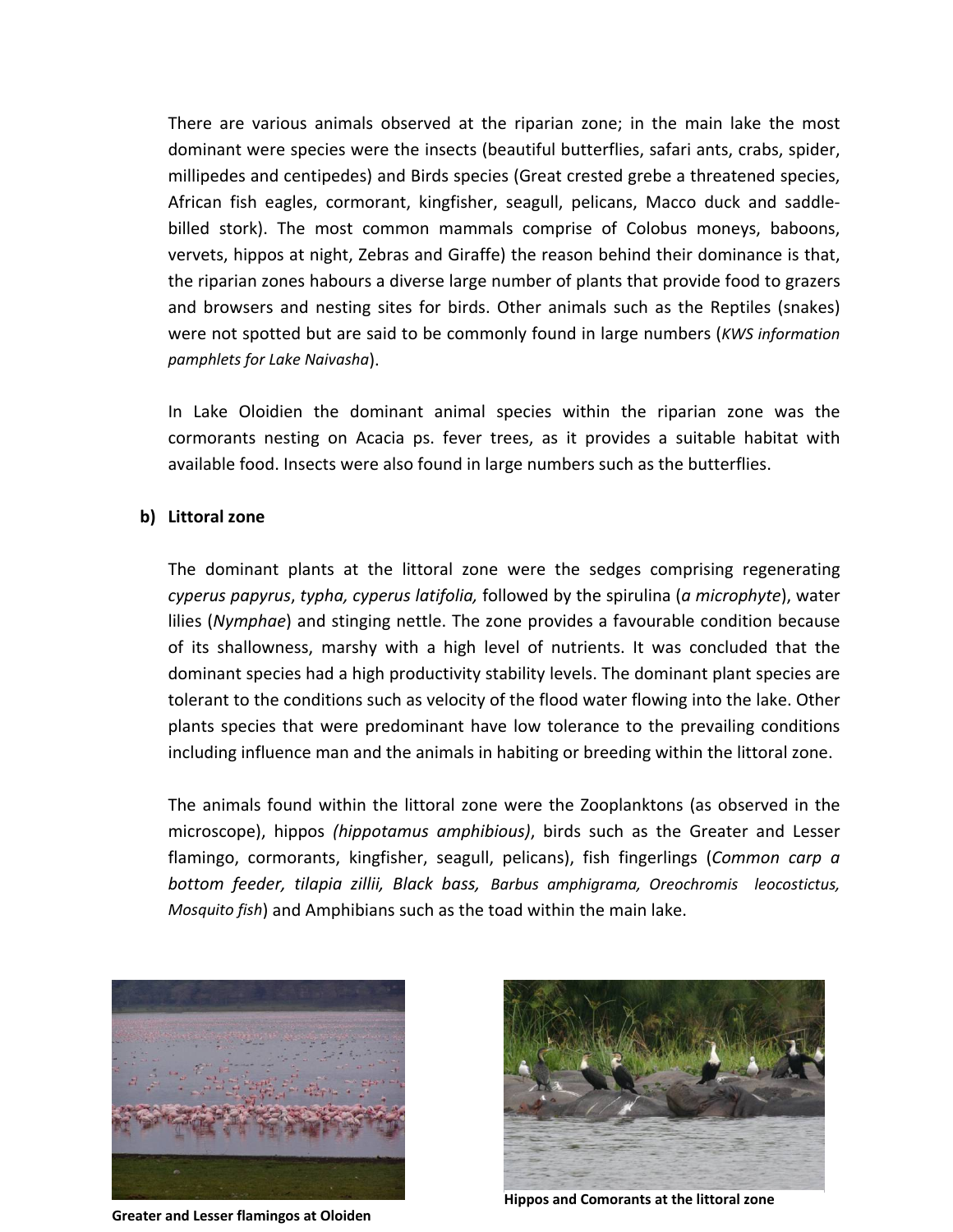In Lake Oloidien the dominant animals within the littoral zone were birds (The greater and lesser flamingo and the cormorants) while hippos *(hippotamus amphibius*) were the common mammals found.

Other dominant mammals include hippos in both the main lake and Oloidien and Fishes. The most stable species of fish in the main lake is the common carp who feed in the bottom of the lake. It was noted that their food is less subjected to any external disruption, they have a high productivity levels as oppose to tilapia and bass whose breeding site have been encroached by human (boat rides), in addition to overfishing as its on high demand.

## **c) Pelagic zone**

The turbidity levels of water were high in the palegic zone to an extent were visibility was up to 21cm (as measured by use of a secchi disk), thus spotting plant and animal species was difficult. Literature review was used as a means of data collection other than observation.

The most stable plant species were the *Spirulina sp,* phytplanktons and lastly the water hyacinth. The reason for dominance is due to availability of nutrients and less plants that compete for the same habitat resources within the zone.

The pelagic zone also is a habitat to a large number of Fish species most of which were introduced as shown below:





**African Fish eagle targeting fish at the pelagic zone**

**Fish species in Lake Naivasha(Main Lake)**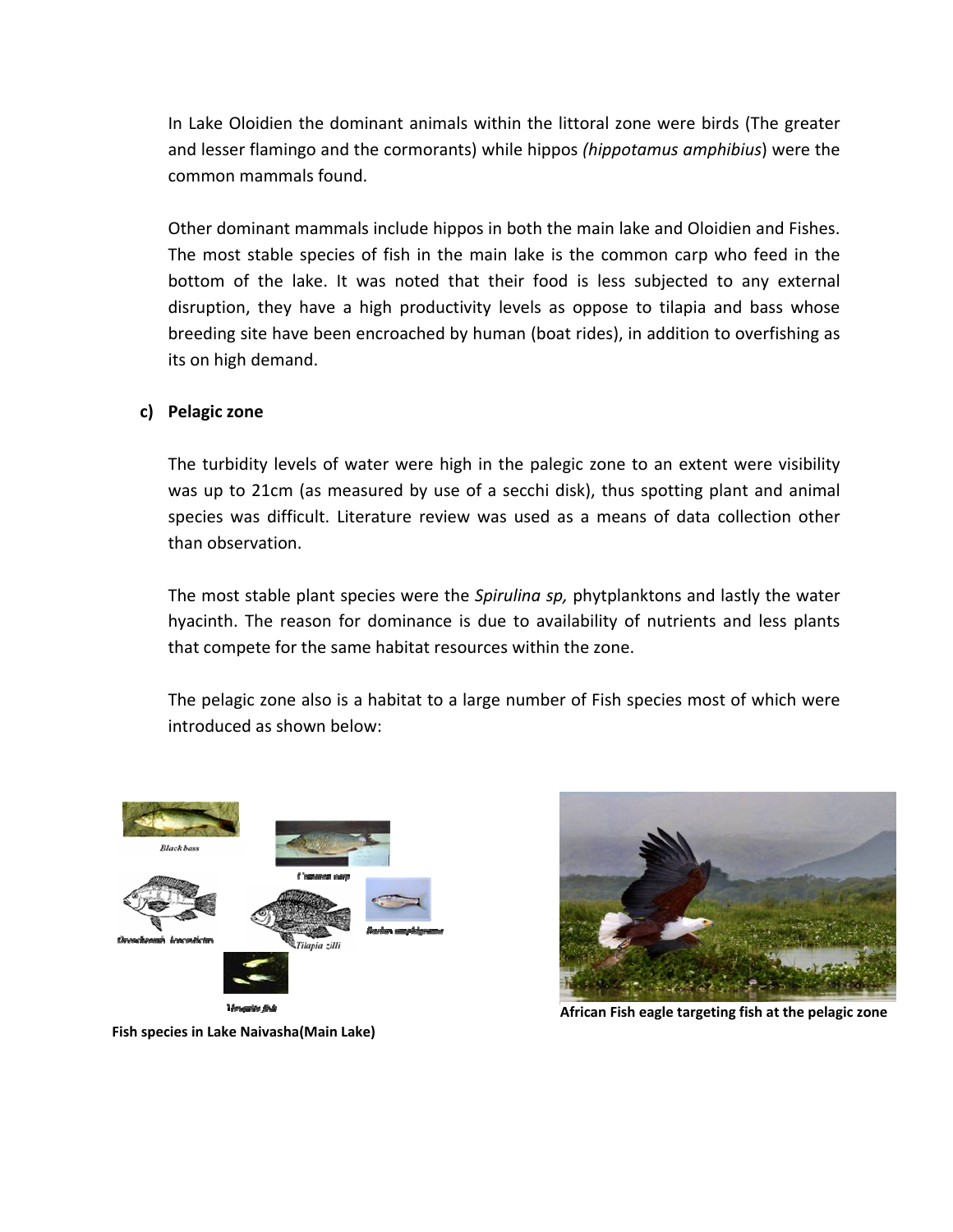## **Biodiversity Interactions**

During the study, we establish several interactions and relationships that determined the dominance of species within an eco‐zone, namely:‐

- a) Competition (water lilies and water hyacinth)
- b) Parasitism (weevil feeding on water hyacinth)
- c) Saprophytism (mushroom, fungi)
- d) Predation (African fish eagle and fish)
- e) Symbiotism
- f) Opportunism (Red algae bloom due to increased nutrients in water)
- g) Commensalism (water and hippos.

# **Importance of Lake Biodiversity**

Lake Naivasha ecosystem has proved to be rich in biological diversity, which has environmental, socio‐economic and cultural benefits.

## **Environmental benefits**

- A habitat to various animals, breeding and nesting sites for fish, amphibians and birds both resident and migratory birds.
- **Provides food, water and source of energy**
- Soil erosion control (such as plants species found at the riparian zone)
- **Maintaining the hydrological and nutrient cycle**
- Water purification (*Cyperus spp*. and the water hyacinth)
- **Aesthetic value**

## **Socio‐economic and cultural benefits**

- Recreation & tourism,
- Industrial development (used as a source of raw material)
- **Horticulture (flower farms)**
- Transportation (boat-ride)
- **Source of employment**

# **Challenges and Threats**

Since 1982, the lake has undergone drastic changes due to increase in population, climatic changes and other human activities, the following are the challenges and threat we noted during the study.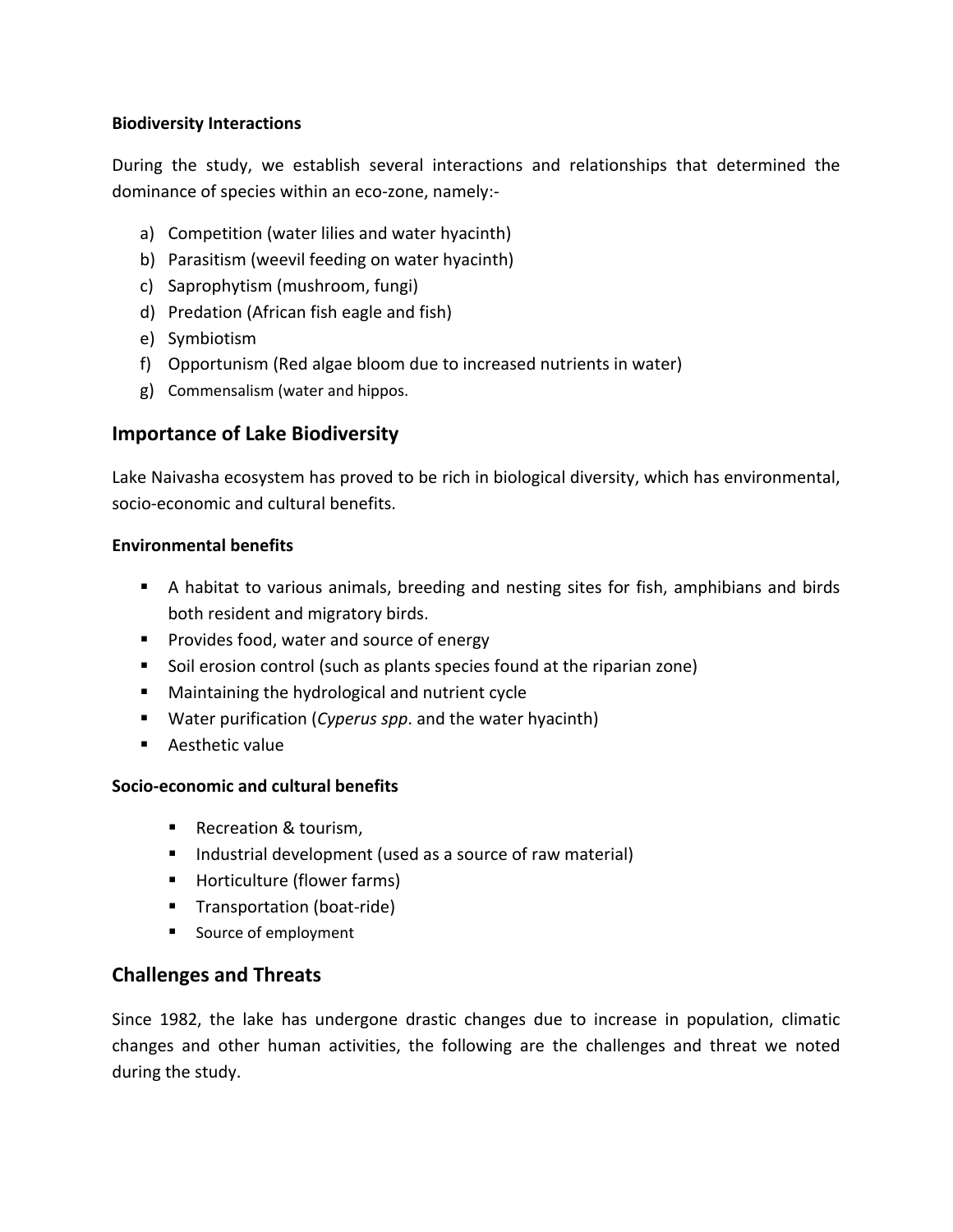- 1. Over abstraction of water for large scale farming, industrial and other uses
- 2. Water pollution due to the pesticides and fertilizers being washed into the lake from the horticultural farms.
- 3. Clearing of vegetation for developments leading to soil erosion, siltation, drying up of rivers, streams and springs
- 4. Unplanned housing and settlements such as poorly sited sewage system
- 5. Overexploitation of ecosystem resources such as fish through unsustainable fishing method
- 6. Invasive species such as the water hyacinth
- 7. Tourism & transport (boat ride)
- 8. Private ownership of the riparian land

# **Conservation Interventions**

- Advocate for tourism as oppose to overdependence on horticulture, which will encourage conservation of biodiversity
- Strengthen the implementing agencies to ensure compliance of enacted laws and regulations relevant to biodiversity
- Closely monitor human activities that take place in both the upper and lower catchment and ensure that they comply with the laid down laws and regulations
- Promote conservation education and awareness creation with the relevant agencies
- Encourage controlled abstraction of water using meters, sourcing other alternative water sources (roof harvesting, flood water harvesting) and using water sparingly
- Encourage organic farming as oppose to inorganic (fertilizers)
- Government to make a plan on the developments that should take place within specified areas in the ecosystem and protect other areas of importance (riparian land)
- Government to strictly regulate the exploitation of resources such as fish and encourage the use of sustainable practices, alternative source of livelihood for the dependence (bee farming)
- Decongest the human settlements and horticultural farms within the lake ecosystem
- Strengthen stakeholder collaboration

# **Conclusion**

From the research study, it is Crystal clear that the lake is very important to the country and the world at large for its biological diversity and fresh water resources. It supports essential socioeconomic activities that add up to the country's Gross Domestic Product (GDP), justifiable in Tourism, Horticulture and geothermal power station. On the other hand the lake ecosystem is